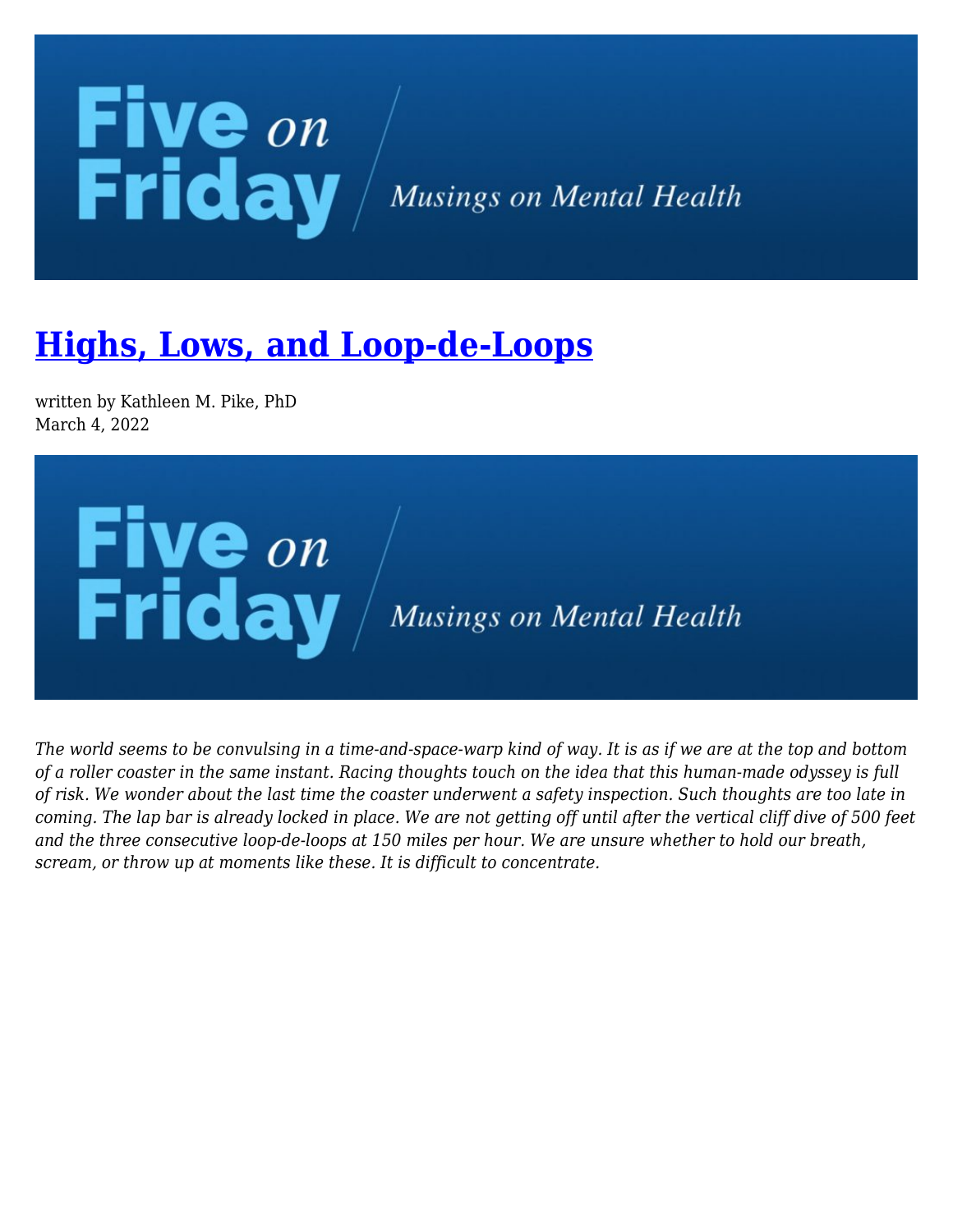

[Photo Credit](https://stock.adobe.com/images/a-silhouette-of-a-cartoon-roller-coaster-about-to-go-down-a-large-hill/141399140?prev_url=detail&asset_id=141399140)

*Roller coasters vary in intensity. Weeks do, too. The range of emotional experiences that we are all trying to manage these days is less like Coney Island's Cyclone and more like Nagashima's Steel Dragon. Taking a daily snapshot of my own experience these past five days, I found myself in a very different headspace each night as I climbed into bed.*

**1. Afraid.** The coaster ticks to the top. On Sunday, I listened to the news of the Russian invasion of Ukraine for hours as I drove north on the New Jersey Turnpike from Baltimore to NYC. Loved ones had been texting about nuclear war, evacuation plans, and iodine. My mind and heart started racing. I felt tension across my back. I was afraid. When we perceive danger in our environment, our fear response triggers a cascade of reactions. The amygdala in our brains alerts our sympathetic nervous system, which prompts the release of stress hormones like cortisol and adrenaline. Blood pressure and heart rate increase. We start breathing faster. Blood flow moves away from the heart and into our limbs, preparing us for fight or flight. Fear is one of our most basic emotions. It feels aversive, but it functions as a lifesaving alarm. The problem is that it can exhaust our emotional and psychological reserves if we cannot contain the danger and turn off the response. This is the reality for millions in Ukraine at the moment.

**2. Inspired.** Monday at 8 AM, and again at 8 PM, I had conversations with business leaders from around the world who are passionate about addressing mental health and psychological well being in the workplace. COVID exposed and exacerbated the profound mental health needs of employees everywhere. One CEO observed that we need to understand mental health as an organizational investment, not an expense. Another shared his personal story of losing a loved one to suicide. Adults spend more waking hours at work than at any other single activity. I am inspired by these business leaders who are signing on to be mental health allies and champions.

**3. Demoralized.** On Tuesday, a Russian bombing attack damaged Babi Yar (Babyn Yar), Kyiv's Holocaust Memorial Site. *"To the world: what is the point of saying 'never again' for 80 years, if the world stays silent when a bomb drops on the same site of Babi Yar? At least 5 killed. History repeating…,*" Ukraine President Zelenskyy [tweeted](https://twitter.com/ZelenskyyUa/status/1498697538085568514). In September 1941, Nazi forces slaughtered more than 33,000 Jewish people at Babi Yar. It was one of the most heinous mass killings of the Holocaust. I remember vividly standing on the edge of the ravine of Babi Yar's mass grave in spring 2019 with members of our Global Mental Health International Advisory Board. The somber experience of remembering was intermixed with joyful optimism for the burgeoning democracy that was on the eve of electing a Jewish president. Darkness swept in with the Russian strike on Tuesday.